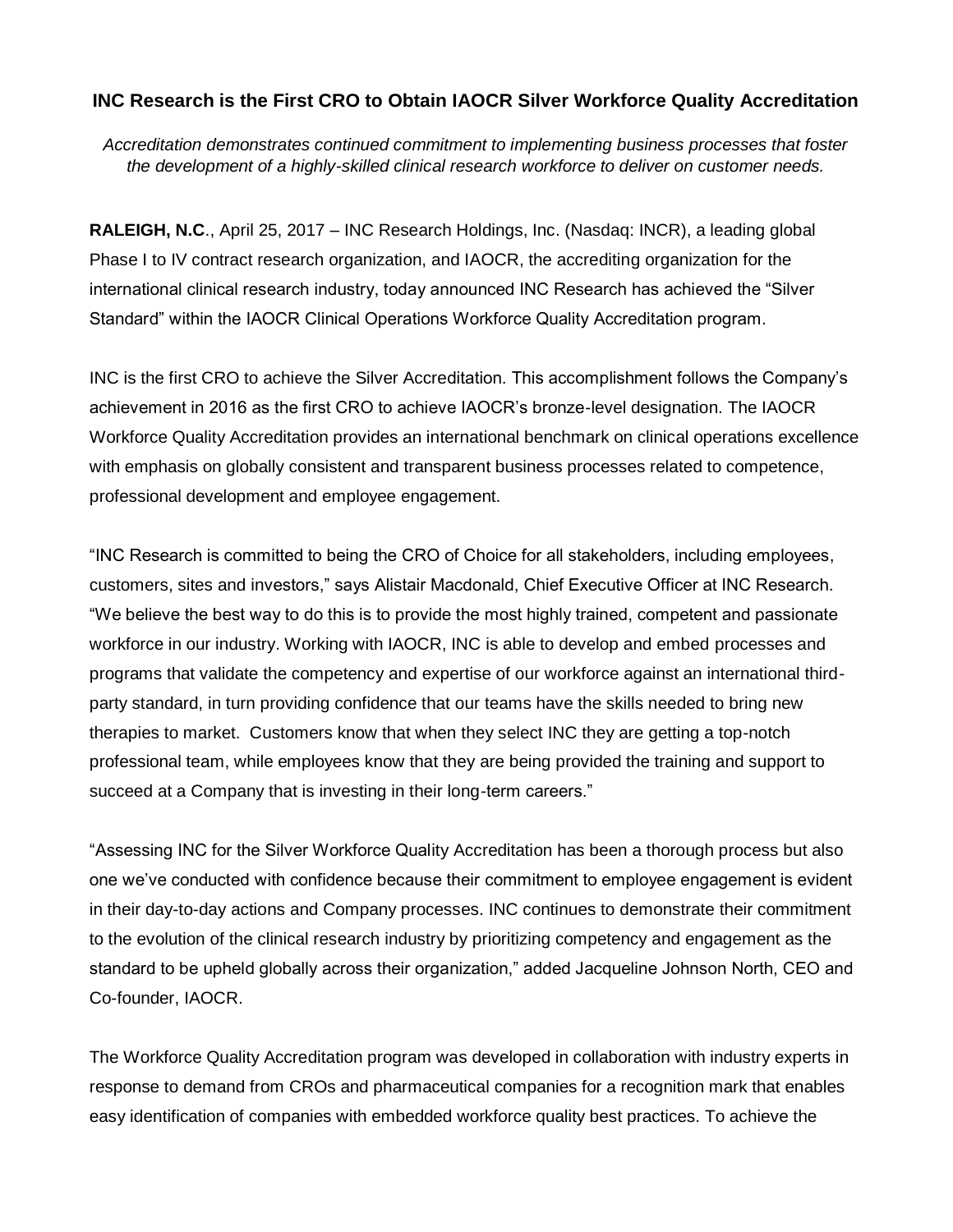Silver accreditation, INC Research underwent a seven-step process to demonstrate employee engagement as an organizational priority. This included outlining the processes, development programs and communications tools for engaging with employees and ensuring ongoing professional development and career satisfaction.

One of the steps included a representative survey of clinical/monitoring employees based at INC's locations around the world as well as follow-up interviews to assess the effectiveness of the INC programs and processes. Key findings from the survey and interviews were that:

- More than 90% of respondents said INC's Performance Management process allows them to develop into their role
- 90% said they felt individual contributions were recognized at INC
- 100% of survey respondents indicated their line manager provided them with the support needed to succeed
- 99% indicated they understood the INC vision, values, goals and objectives
- 95% said they had immediate access to the training necessary to develop core technical skills
- Overall there was a very strong sense that INC was at the forefront of promoting longer-term career progression

From this information, IAOCR identified three areas in which INC Research particularly excels. Assessors found that INC goes to extraordinary efforts to engage with employees before they start, during their on boarding process and throughout their tenure with the Company. Assessors also indicated that INC Research ensures employees are well versed on the organizational vision, values, goals and objectives, and corporate strategy. They also noted that the Company makes a strong commitment to the long-term career development of employees and communicates this commitment to its global workforce.

## Levels of Accreditation

The IAOCR Workforce Quality Accreditation recognizes four levels of accreditation, including foundational elements of quality. These characteristics must be verified to achieve accreditation in the following order:

• **Foundation** – Company has accurate job descriptions and employees have access to core training for technical skills required to conduct quality clinical research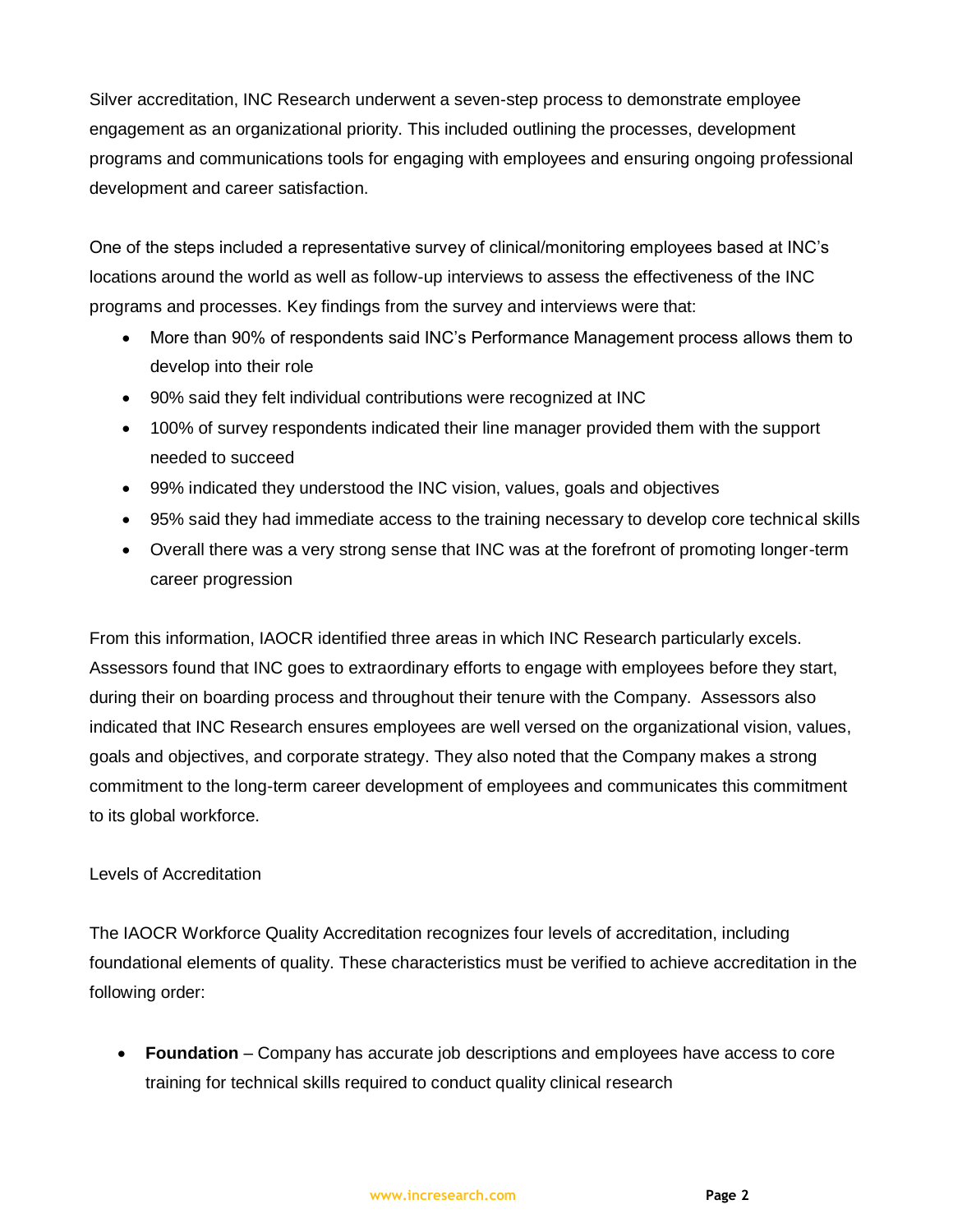- **Bronze** (achieved by INC Research in July 2016) Company has a proven "red flag" system for identifying and addressing lack of competence in high risk areas as well as a robust and systematic performance management system for employees
- **Silver** (achieved by INC Research in April 2017) Company demonstrates employee engagement is an organizational priority; vision, values, goals and objectives are communicated across the organization; and the company invests in developing roleappropriate skills.
- **Gold**  Competence of each individual across an organization is rigorously assessed against core global standards, with assessments documented and development plans put in place to address competence gaps. Ongoing competence assessments are performed annually and linked to performance management processes.

INC Research is the first CRO to achieve both bronze and silver status through the IAOCR Clinical Operations Workforce Quality Accreditation program. INC Research intends to continue with the program to achieve Gold accreditation.

### **About INC Research**

INC Research (Nasdaq: INCR) is a leading global contract research organization ("CRO") providing the full range of Phase I to Phase IV clinical development services for the biopharmaceutical and medical device industries. Leveraging the breadth of our service offerings and the depth of our therapeutic expertise across multiple patient populations, INC Research connects customers, clinical research sites and patients to accelerate the delivery of new medicines to market. The Company was ranked "Top CRO to Work With" among the top 10 global CROs in the 2017 CenterWatch Global Investigative Site Relationship Survey. INC Research is headquartered in Raleigh, NC, with operations across six continents and experience spanning more than 110 countries. For more information, please visit www.incresearch.com and connect with us on LinkedIn and Twitter @inc\_research.

#### **Building a better workforce**

INC Research is dedicated to building and sustaining a "Culture of Opportunity," an environment in which employees know that they are appreciated and supported within a Company where they can build a long-term career. To that end, INC Research has worked with IAOCR to develop accreditation programs for Clinical Research Associates (CRAs), Clinical Monitoring Associates (CMAs) and Clinical Data Associates (CDAs) that confirm competence in the field.

#### **CONTACT:**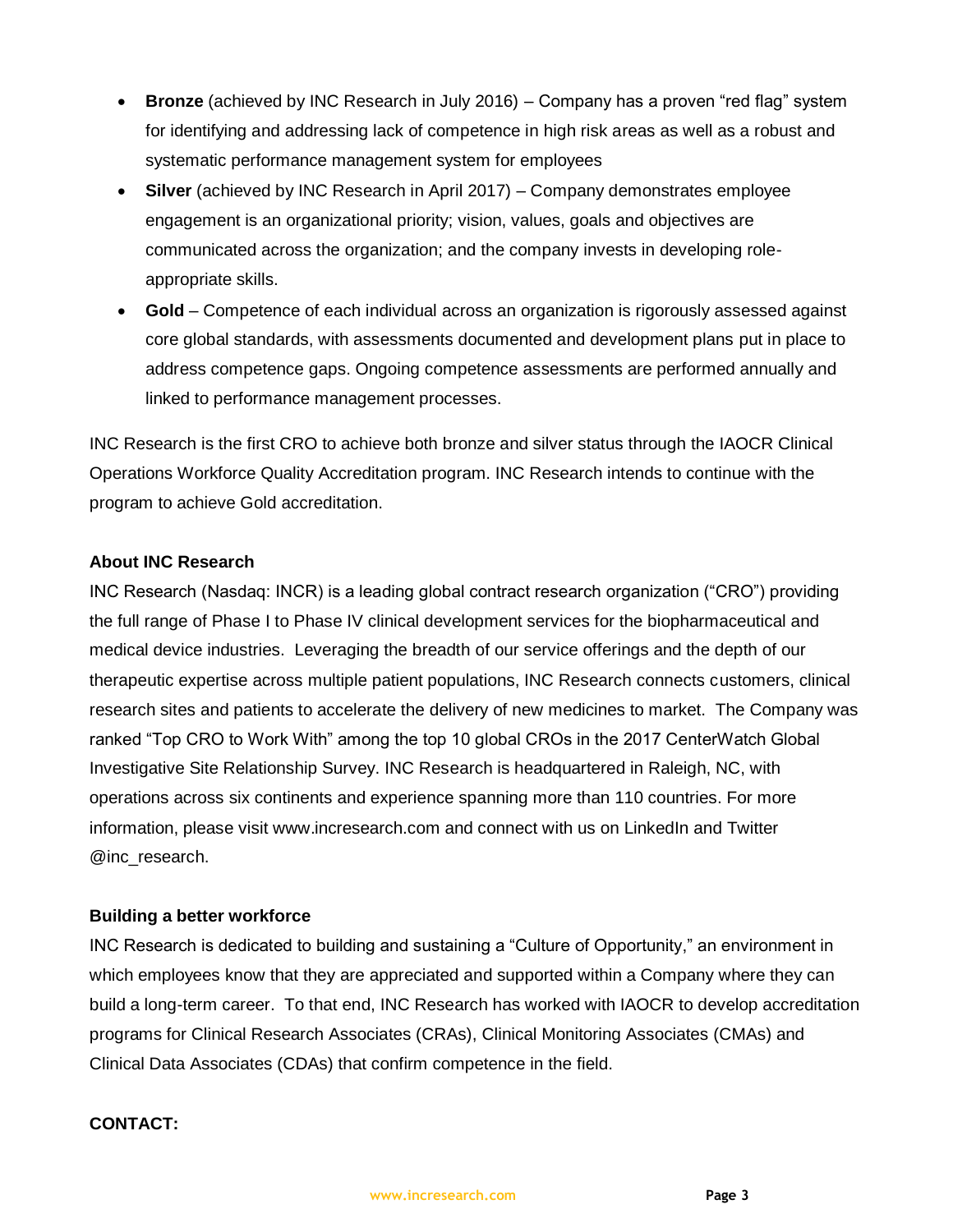**Investor Relations Contact:** Ronnie Speight Vice President, Investor Relations Phone: +1 (919) 745-2745 Email: Investor.Relations@incresearch.com

### **Press/Media Contact:**

Lori Dorer Senior Director, Corporate Communications Phone: +1 (919) 745-2890 Email: Corporate.Communications@incresearch.com

## **About IAOCR**

IAOCR is the accrediting organization for the international clinical research industry. We work with clinical research organizations that are passionate about improving the effectiveness and efficiency of clinical trials by addressing human factors that work alongside the technologies and processes.

IAOCR business processes and accreditations have been built specifically for the clinical research industry. They provide a quality mark to organizations committed to globally consistent, high quality clinical trials workforces.

We believe that clinical trial patients anywhere in the world deserve the best protection in terms of rights and wellbeing. Therefore, in addition to providing accreditation, training and consultancy services, IAOCR works with industry leaders and regulators around the globe to develop best practice guidelines and frameworks that are freely available to everyone. To find out more about the best practice initiatives visit http://iaocr.com/resources/.

### **CONTACT:**

Workforce Quality Accreditation Contact: Angela O'Connell Global Head of Workforce Quality Services Phone: +44 1628 784906 Email: Angela O'Connell

Press/Media Contact: Jen Husdan Global Head of PR & Marketing Phone: +44 1628 784906 Email: Jen Husdan